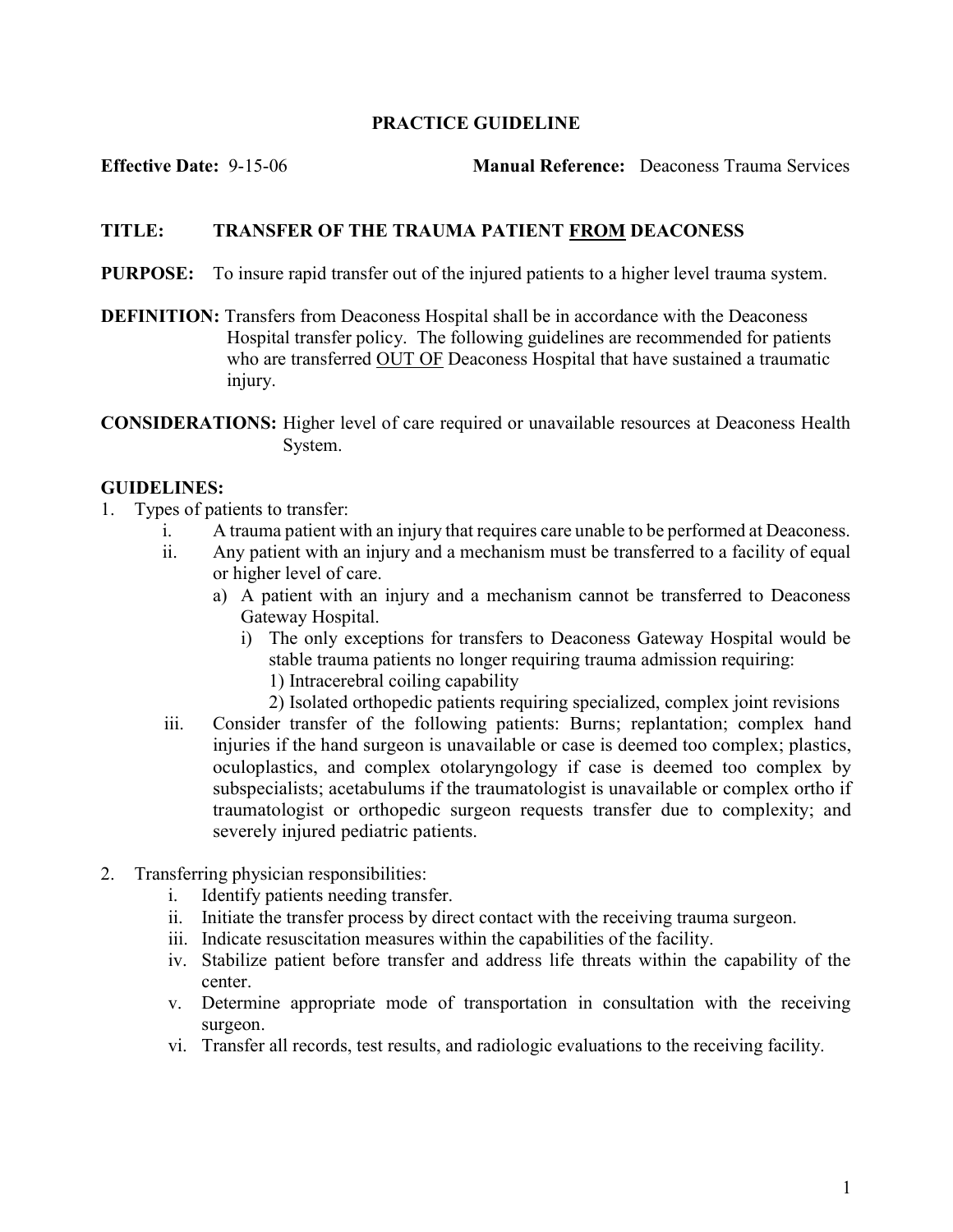- 3. Receiving physician responsibilities:
	- i. Ensure that resources are available at the receiving facility.
	- ii. Provide consultation regarding specifics of the transfer, additional evaluation, or resuscitation before transport.
	- iii. Once transfer of the patient is established, clarify medical control.
	- iv. Identify a performance improvement and patient safety process for transportation, allowing feedback from the receiving trauma surgeon to the transport team directly or at least to the medical direction for the transport team.
- 4. Management during transport:
	- i. Qualified personnel and equipment should be available during transport to meet anticipated contingencies.
	- ii. Sufficient supplies should accompany the patient during transport, such as intravenous fluids, blood, and medication, as appropriate.
	- iii. Vital signs should be monitored frequently.
	- iv. Vital function should be supported, for example, ventilation, hemodynamics, central nervous system, and spinal protection.
	- v. Records should be kept during transport.
	- vi. Communication should be maintained with online medical direction during transport.
- 5. Trauma systems responsibilities:
	- i. Ensure prompt transport once a transfer decision is made.
	- ii. Review all transfers for performance improvement and patient safety.
	- iii. Ensure transportation commensurate with the patient's severity of injury.
- 6. Information to accompany the patient:
	- i. Available patient demographic information and the name of the next of kin should accompany the patient. Information about the nature of the injury event, time of occurrence, and pre-hospital care (run report) constitute important facts that can influence subsequent treatment. A summary of evaluation and care provided at the transferring facility should include the results of laboratory tests and radiologic evaluations, the injuries identified the patient's response to treatment, the amount of fluids and blood infused, and a chronologic record of the patient's vital signs. Additional information that is helpful includes the medical history, current medication, medication and immunizations administered, and allergies. The names, address, and phone number of the referring physician is important. The name of the surgeon who accepted the patient at the receiving hospital also should be indicated.
- 7. Deaconess Emergency Department physician must contact the trauma surgeon prior to transfer if patient meets any level of trauma activation criteria.
- 8. The Trauma Medical Director (TMD) and the Trauma Ortho Medical Director will collaborate and discuss isolated ortho transfers before transferring to Deaconess Gateway Hospital. The TMD must be contacted for any isolated ortho or isolated neuro trauma patient requiring transfer to Deaconess Gateway Hospital before the transfer occurs. It is the responsibility of the physician